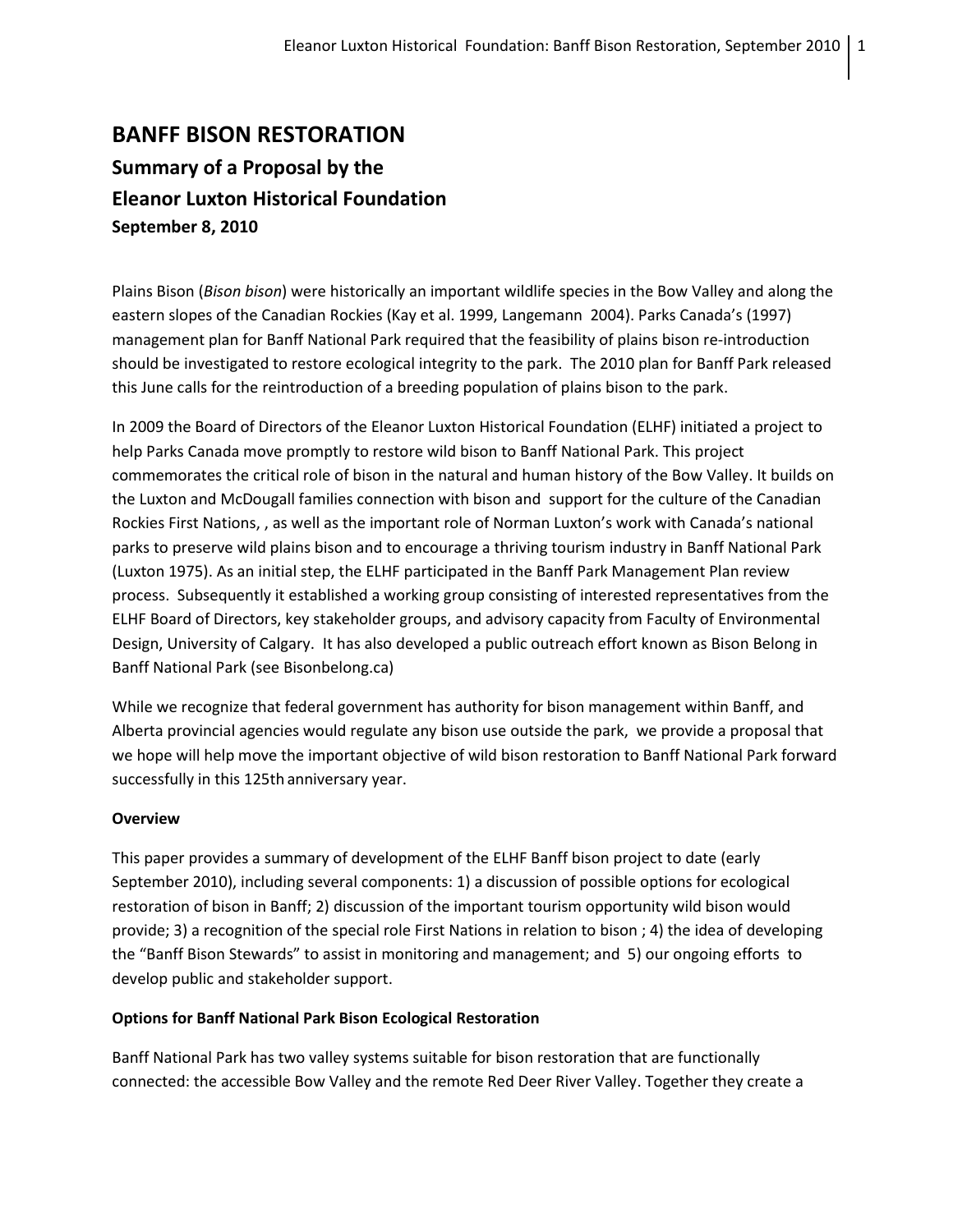3000 km<sup>2</sup> area in eastern Banff National Park. Bison could be returned to long-term habitat in the Red Deer and Bow watersheds through variations on a landscape-level zoning system:

- 1) A core zone bounded high mountain ridges, and the pre-existing wildlife highway fences in the Bow Valley either east or west of Banff townsite, and expansion of the horse drift fence in the Red Deer valley on the Ya Ha Tinda Ranch (or totally within the park up-valley from a new bisonproof/wildlife- permeable fence near Tyrell Creek.) Total bison habitat in the core area is over 600 km<sup>2</sup> including nearly 100 km<sup>2</sup> of winter range. Natural processes influencing bison herd dynamics would be favoured in the core area including predation (a full suite of predators including wolves, grizzly bears, cougars and wolves utilize the area), and annual bison migration to upper elevations and adjacent areas (White et al. 2001);
- 2) A containment zone surrounding the core area that could be periodically used by bison, but where the general objective is to limit the number of animals dispersing out of the park to a manageable number, and;

A broad control zone on park and provincial wildland where the objective will be to ensure that no bison disperse to lands with urban development, unfenced highways, cattle grazing or agriculture.



## TWO POTENTIAL OPTIONS FOR BANFF BISON RESTORATION

a. Upper Red Deer/Bow Parkway option

b. Upper Red Deer/Fairholme Bench option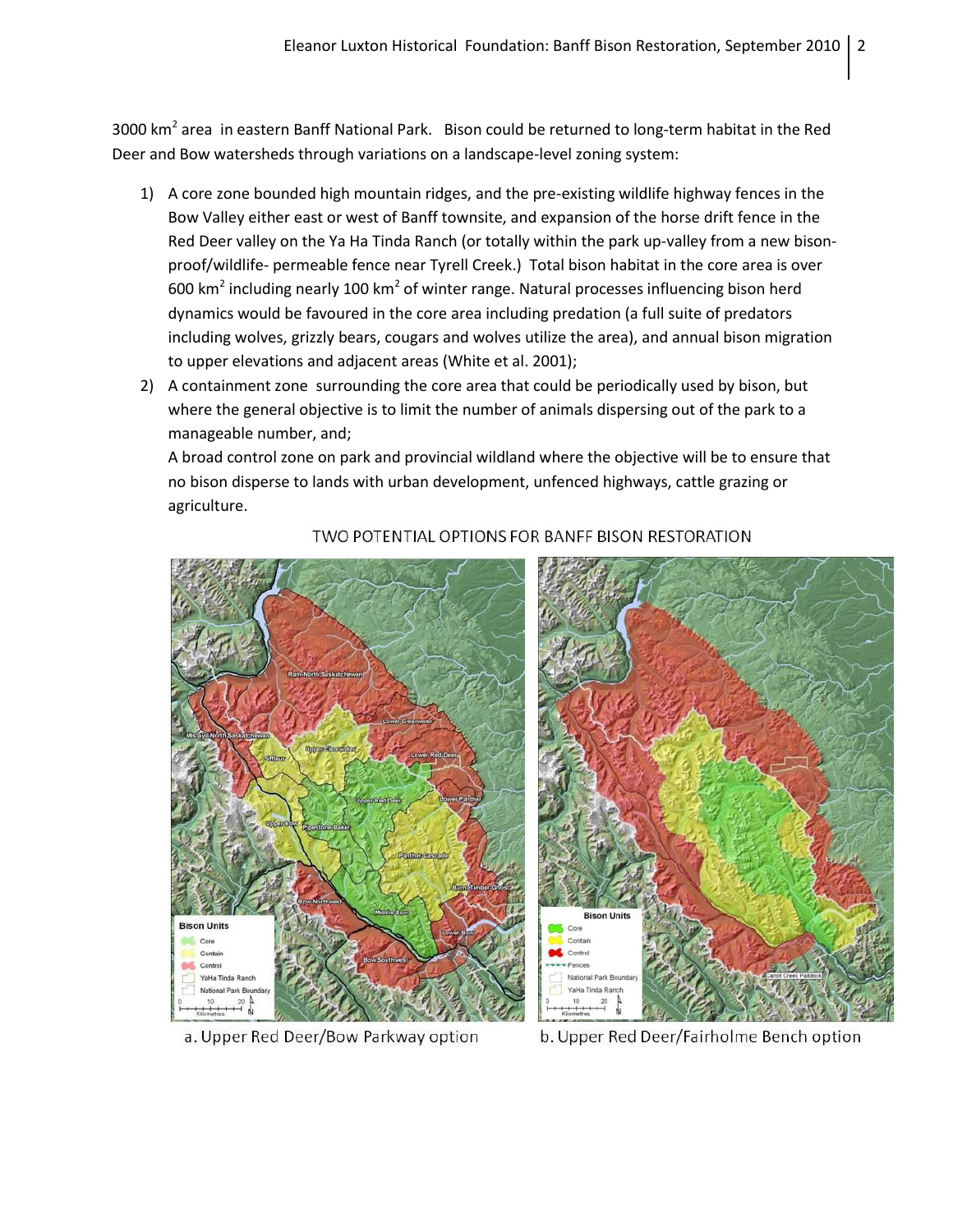The map above shows two potential options to manage bison in Banff National Park and adjacent areas. With all options, the core area bison carrying capacity is anticipated to be approximately 100 animals, but this could increase over time depending on the number of bison using adjacent containment units. Use of bison-proof/wildlife-permeable fencing is a feature of all options. Use of contemporary bison fencing designs (relatively low heights of fence, and high heights to bottom wire) are anticipated to limit bison movements while facilitating the ability of other species to go over or under fences (Grasslands National Park 2005, Gates 2006). In addition, the length of bison fencing can be minimized by use of existing Trans Canada Highway wildlife fence, and the improvements to the existing horse pasture fences on the Ya Ha Tinda Ranch.

Some advantages and disadvantages for various zoning configurations include:

- Options including the Bow Valley Parkway could provide a unique wildlife viewing opportunity for park visitors that would differentiate this parkway in Banff from other scenic drives in the Canadian Rockies;
- Options including the Ya Ha Tinda Ranch would allow for public hunting of bison on an area outside of Banff National Park when this management tool is necessary while maintaining the park as a sanctuary. This would help control bison numbers in the area, and over time could become an important recreational opportunity in the eastern slopes of Alberta.
- Options where bison are constrained within Banff National Park (e.g., no use of Ya Ha Tinda Ranch) would minimize requirements of Alberta Fish and Wildlife officials to modify hunting regulations;
- Options for providing core bison habitat on the Fairholme Bench in Banff National Park could minimize interactions with the railroad;
- A more cautious option could include a phased approach where bison would be restored to the Upper Red Deer valley (e.g., Scotch Camp and/or Windy Meadows), and based upon this experience, a small herd could be restored to the Bow Valley in subsequent years. This would have ecological benefits but few visitor benefits.
- Either the Middle Bow or Fairholme Bench option could be expanded in the future as bison restoration techniques are refined to include the core habitat within both of them.

During the fall of 2010, the ELHF working group will continue to work with Parks Canada and Alberta Fish and Wildlife, and other key stakeholders refine these and other alternatives.

## **The Special Role of Bison for Tourism**

Banff's Bow Valley is used year-round by many wildlife species. However, restoration of wildlife movement corridors and mitigation of the effects of the Trans Canada Highway over the last two decades has greatly changed distributions. While the viability of populations of wary predators such as grizzly bears and wolves has increased, the numbers of once easily visible wildlife such as elk and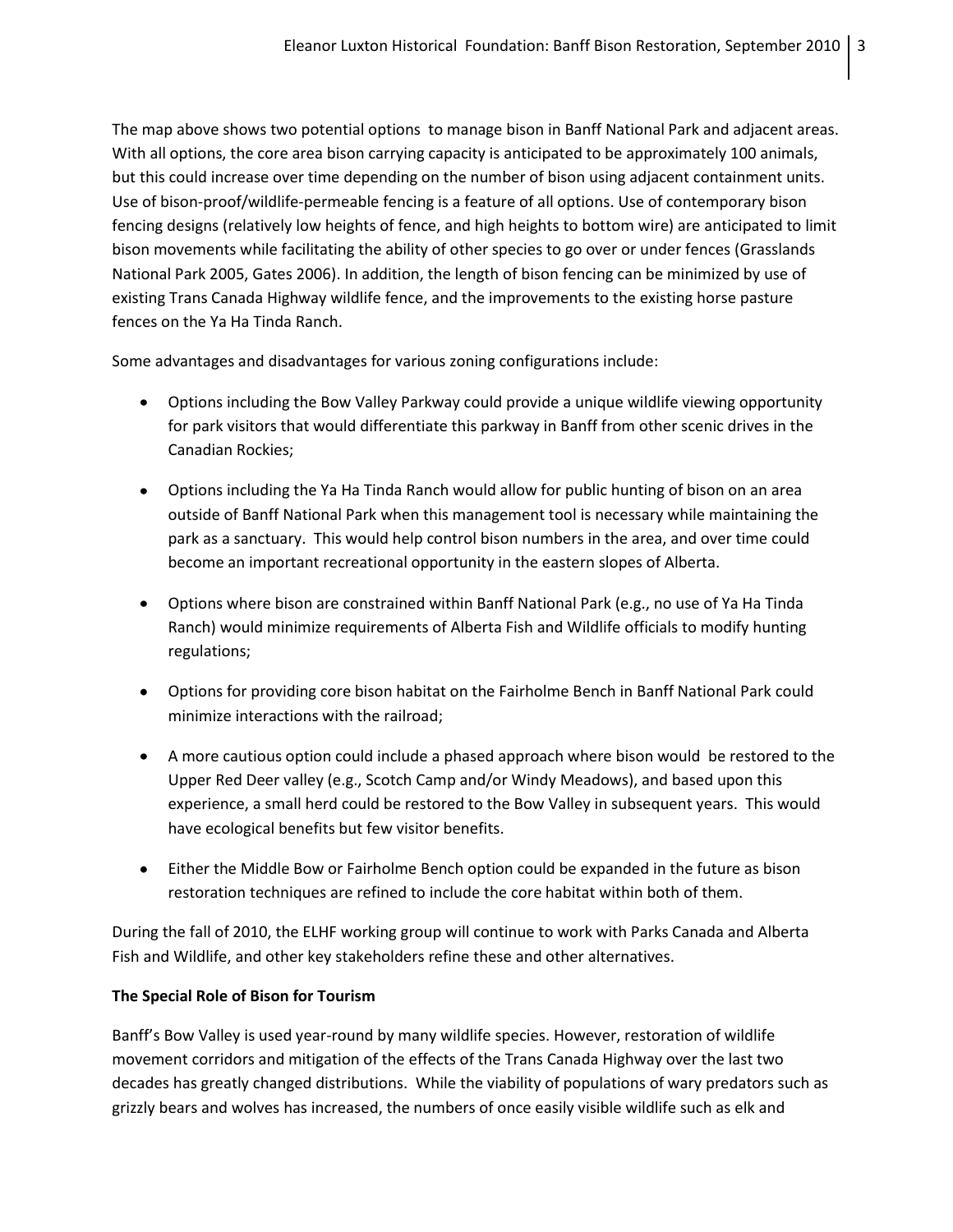bighorn sheep has declined near roadways. Moreover, these ungulates are often at higher elevations away from the valley bottom during the peak tourist season of July and August. In contrast, bison would likely remain in the valley bottom to eat their preferred grass and sedge forage during the summer months thereby creating a new and important viewing opportunity for park visitors. Similarly, in Yellowstone and Grand Teton National Parks, bison provide the main species for wildlife sightseeing in most seasons. Further, the excitement of the first wild bison calves born in Banff in over 100 years will create a positive media and general awareness opportunity for Banff.

#### **The Special Role of First Nations in Bison Restoration**

Luxton acknowledges the special cultural relationship between First Nations and bison. Prehistoric use as well as Stoney Nakoda, Siksika, Secwepemc, and K'tunaxa First Nations traditional use of bison in the Rocky Mountains near Banff is well documented (Luxton 1975, Langemann 2004). There may be special opportunities for the park to work with First Nations in connection with bison.

#### **Banff Bison Stewards**

The core area for bison restoration in the Red Deer valley of Banff National Park is remote wilderness with primitive trails, deep stream crossings, and a wide range of elevations over which bison could roam during their annual life cycle. Traditionally, this has been equestrian country used by First Nations, then by small parties of outfitters leading horse pack trips with sporadic foot backpacking use. In working with stakeholders, the ELHF working group is obtaining substantial support for the proposal from members of equestrian and other associations along the eastern slopes that are willing to become "Banff Bison Stewards" to assist in bison restoration. Key tasks of Bison Stewards would include checking bison-proof/other wildlife permeable fences and gates, conducting annual population and cow/calf censuses, informing other park visitors on safe travel techniques in bison country, assisting in transporting hunted bison from the Ya Ha Tinda Ranch, maintaining trails and patrol cabins in the core bison areas, and periodically hosting special groups visiting backcountry areas.

The ELHF working group is, or will be consulting with associations and other groups whose members could serve as Bison Stewards including:

- **Sundre Fish and Game Association** In August, 2010 SFGA executive members made a 5-day equestrian tour through the Red Deer and Ya Ha Tinda core area. Pending membership review, this association could contribute important expertise and support for developing a bison hunt on lands adjacent to national parks, and monitoring bison along park boundary areas;
- **Friends of the Eastern Slope** the equestrian component of this association uses the Ya Ha Tinda Ranch extensively and could provide substantial assistance for safe equestrian use of bison country.
- **Parks Canada Warden Alumni Association** members of the association accompanied the Sundre Fish and Game party on their August, 2010 pack trip. Members of the alumni association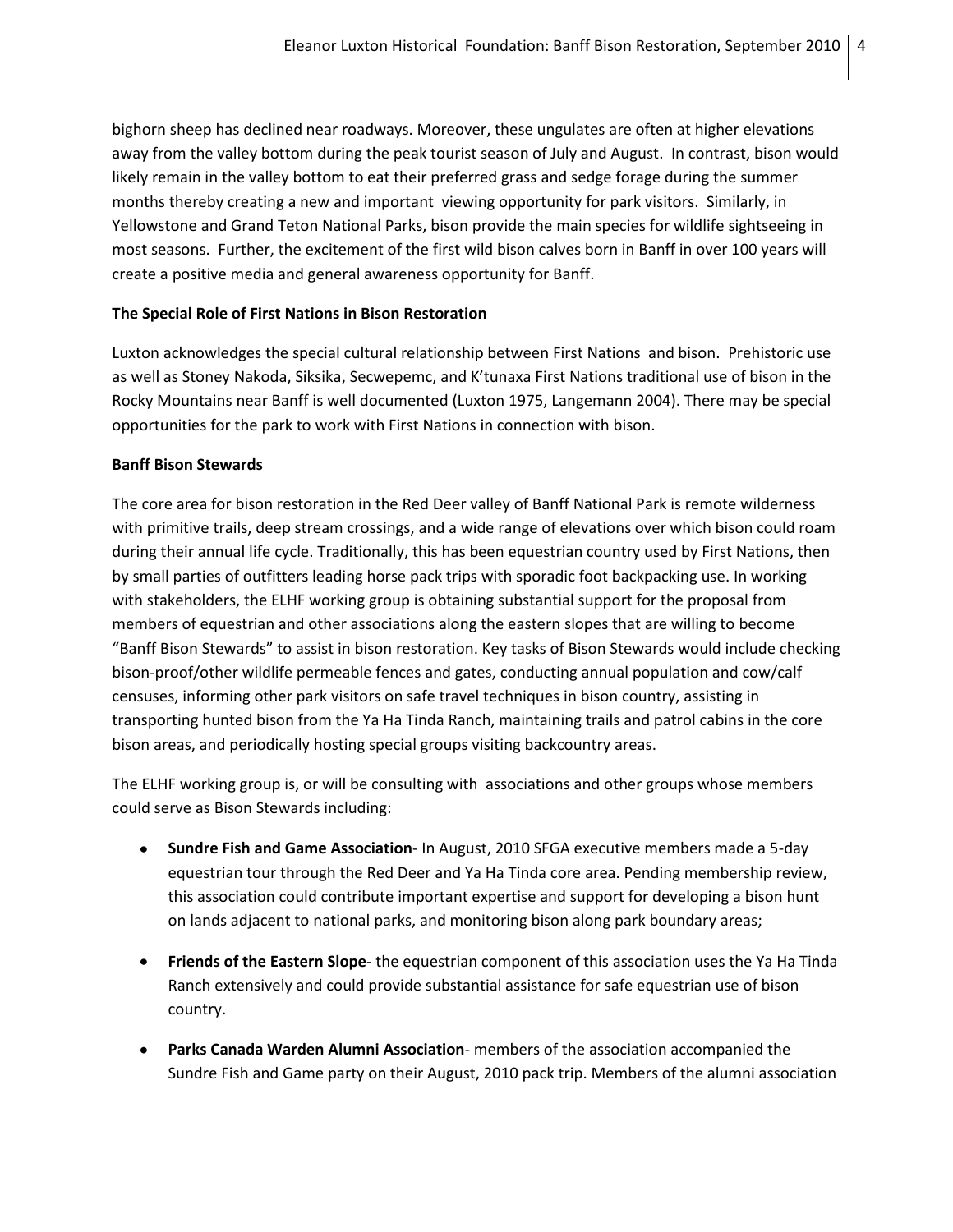are willing to become bison stewards with expertise in trail and cabin maintenance, biological survey techniques, and safe horse travel techniques in wilderness country.

- **Alberta Trail Riders Association** Several members of ATRA have shown a strong interest in Bison Stewarding, and through their guided trips to areas such as the Red Deer and Clearwater valleys, could increase outfitter and visitor awareness of bison ecology;
- **Banff Light Horse Association** Members of BLHA will likely become bison stewards with core tasks of inspecting bison fences in the Bow and Cascade watersheds;
- **Other Groups** As the "Banff Bison Stewards" formalizes, founding members will likely wish to expand membership to qualified individuals from other associations that can contribute expertise, funding, or political support for bison restoration.

The role of each of the above associations within the Bison Steward framework will continue to be refined through their respective membership meetings and direction. The Bison Stewards would likely request support and cooperation from Parks Canada including periodic use of existing backcountry patrol cabins, use by qualified members of Parks Canada riding and pack stock based at the Ya Ha Tinda, and if a bison-proof fence is constructed on the west side of the Ya ha Tinda Ranch, construction of a small patrol cabin near West Lakes to allow bison and visitor use monitoring by the Stewards.

#### **Expanding General Public and Stakeholder Support**

The ELHF working group is working on several fronts beyond the "Bison Stewards" to broaden general support for the Banff Bison Restoration proposal:

- Bisonbelong Website- The website [http://www.bisonbelong.ca](http://www.bisonbelong.ca/) provides an opportunity for  $\bullet$ users to gain knowledge of the proposal including the history of Banff National Park and the Canadian Rockies, photographs of wild bison in other national parks, and an opportunity to show their support through "joining the herd" of supporters. Several business and non profit groups have already endorsed bison reintroduction;
- Special Consultation Groups- The ELHF working group has periodic "update lunches" with key stakeholders in the Bow Valley (Association for Mountain Park Protection and Enjoyment, Brewster Transportation, Bow Valley Naturalists, Banff Lake Louise Tourism, Parks Canada and others). In the fall of 2010, meetings will continue with owners/managers of outlying commercial accommodation along the Bow Valley Parkway (Johnson Canyon, Castle Junction, Baker Creek), Banff and Ya Ha Tinda backcountry outfitters (Holidays on Horseback, Timberline Tours, the Outpost at Warden's Rock), and other groups to obtain their perspectives on options for bison restoration in the Bow Valley and backcountry areas;
- Public engagement activities in Banff will occur in the fall of 2010 including a potential community bison barbeque;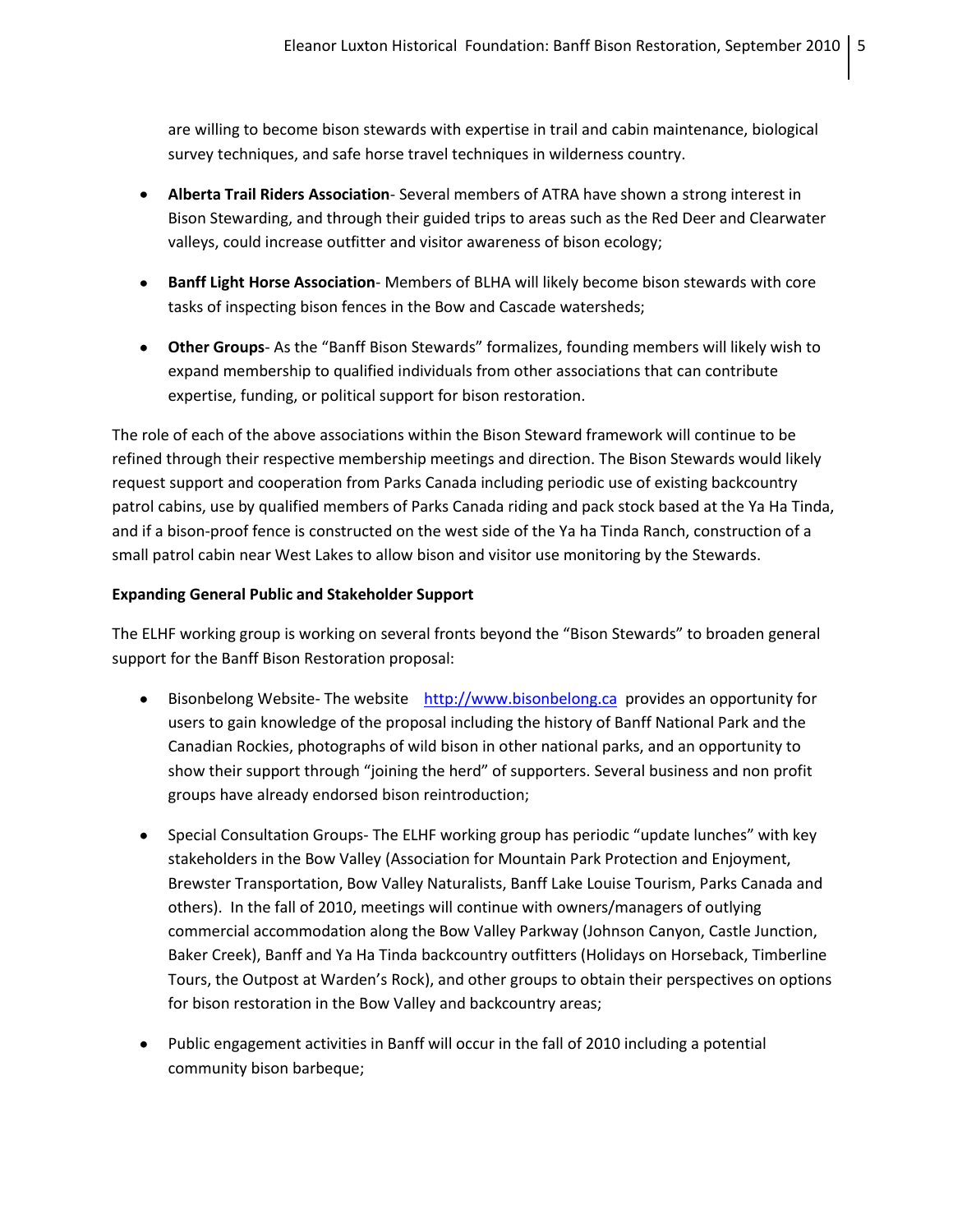- A Bisonbelong postcard campaign will begin this year to further inform park visitors and residents in local/regional communities, and to provide an opportunity for them to demonstrate support for the project;
- Media Events and Releases- The release of the IUCN Guidelines for Bison Restoration on March 2, 2010 (se[e http://www.iucn.org/?4750/Bringing-Bison-Back-to-North-America](http://www.iucn.org/?4750/Bringing-Bison-Back-to-North-America) ) provided a useful venue for discussing Banff bison restoration by several media outlets. During the fall of 2010, opportunities for media releases will occur as key stakeholder groups join the "Bison Stewards" and the Bisonbelong website. ELHF working group members anticipate an important media event by mid-November to celebrate participation of several important associations.
- Whyte Museum of the Canadian Rockies Forum- The Whyte Museum has been approached as act as a neutral institution to facilitate workshops to discuss the benefits and costs of bison restoration. The WMCR Museum director made a 4-day wilderness hike through the core restoration area in August 2010 for orientation to key issues and potential stakeholders. As part of this event, the executive director of the Jackson Hole Chamber of Commerce is willing to come to Banff to share that community's positive experience with wild bison.

#### **References**

Gates, C.C. 2006. Fencing guidelines for bison on public lands in Alberta with wildlife and access in mind. Faculty of Environmental Design, University of Calgary. Calgary, AB.

Grasslands National Park. 2005. Specifications for a bison proof and wildlife permeable fence for restoration of bison to Grasslands National Park. Parks Canada, Val Marie, SK.

Kay, C.E., C.A. White, I.R. Pengelly, and B. Patton. 1999. Long-term ecosystem states and processes in Banff National Park and the central Canadian Rockies. Parks Canada Occasional Report 9. Ottawa, ON.

Langemann, E.G. 2004. Zooarchaeological research in support of a reintroduction of bison to Banff National Park, Canada. Proceedings of the Conference of the International Conference of Archaeozoology 9:79-89.

Luxton, E.G. 1975. Banff: Canada's first national park. Summerthought. Banff, AB. 157pp.

Parks Canada 1997. Management Plan. Banff National Park. Ottawa, ON.

Parks Canada 2010. Management Plan, Banff National Park. Ottawa, ON.

White, C.A., E.G. Langemann, C.C. Gates, C.E. Kay, T. Shury, and T.E. Hurd. 2001. Plains bison restoration in the Canadian Rocky Mountains? Ecological and management considerations. Proceedings George Wright Society Annual Conference on Research and Resource Management in Parks and on Public Lands 11:152-160.